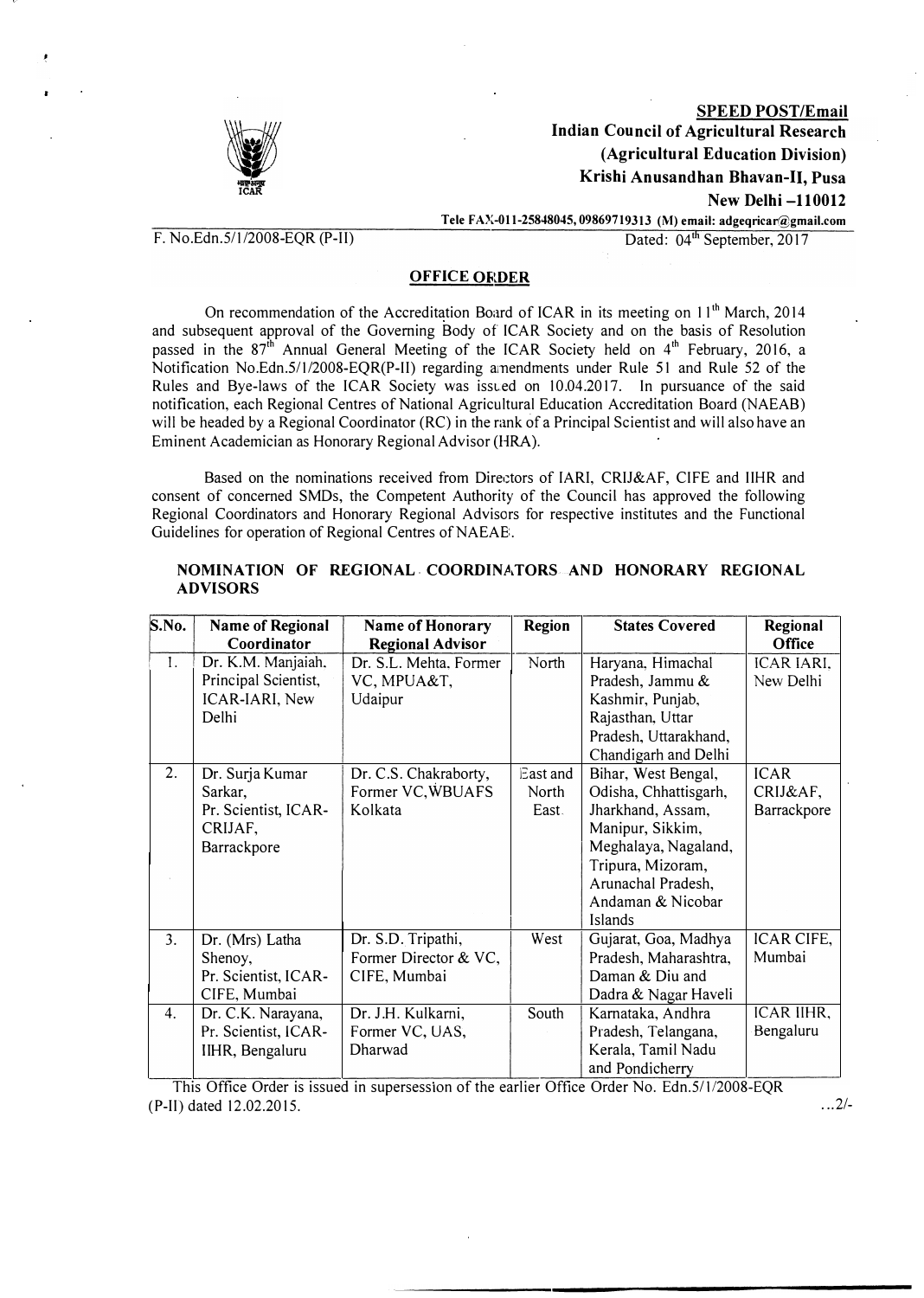#### FUNCTIONAL GUIDELINES

For smooth functioning of the Regional Centres, the Term of References will be as below:

- I. Newly constituted Regional Centres of NAEAB shall follow all guidelines/suggestions/recommendations of NAEAB and ICAR Education Division.
- 2. Honorary Regional Advisor will guide Regional Coordinator in discharging duties assigned to Regional Coordinator.
- 3. Institute, where regional centre of NAEAB has been located, shall provide all kind of facilities, logistic support and administrative support to Regional Coordinator and Honorary Regional Advisor.
- 4. The nomination of Regional Coordinator and Honorary Regional Advisor shall be only for a period of three years. After three years, subsequent nomination shall be sought from the concerned SMD.
- 5. The Regional Coordinator is not entitled for any additional remuneration for this work.
- 6. Regional Centres will be responsible for receipt of the Self Study Reports, their preliminary examination and compliance under the guidance of Regional Advisor.
- Region States Covered North Haryana, Himachal Pradesh, Jammu & Kashmir, Punjab, Rajasthan, Uttar Pradesh, Uttarakhand, Chandigarh and Delhi East & Bihar, West Bengal, Odisha, Chhattisgarh, Jharkhand, North Assam, Manipur, Sikkim, Meghalaya, Nagaland, East | Tripura, Mizoram, Arunachal Pradesh, Andaman & Nicobar islands West Gujarat, Goa, Madhya Pradesh, Maharashtra, Daman & Diu and Dadar & Nagar Haveli South Karnataka, Andhra Pradesh, Telangana, Kerala, Tamil Nadu and Puducherry Regional Office IARI, New Delhi CRIJ&AF Barrackpore, Kolkata CIFE, Mumbai IIHR, Bengaluru
- 7. Details of States under Regional Centres and Office:

- 8. For the purpose of Accreditation related works TA/DA for both Regional Coordinator/ Honorary Regional Advisor and sitting allowance for Honorary Regional Advisor shall be met by the concerned College/University.
- 9. Any other guidelines/clarification deemed necessary for smooth functioning of NAEAB Regional Centres issued will also be applicable

(G. Venkateshwarlu)

Assistant Director General (EQR)

#### A. Distribution (along with copy of notification dated 10.04.2017):

- I. Dr. S.L. Mehta (Former VC, MPUA&T, Udaipur) Add: 71, Gokul Nagar, Udaipur-313 001 (Rajasthan) Email: slmehta1947@gmail.com
- 2. Dr. C.S. Chakraborty (Former VC, WBUAFS, Kolkata)Add: 32A, East B.T. Road, P.O. Khandal (KHARDAH), Kolkata-700 117 (West Bengal) zoocsc\_bu@indiatimes.com, esc\_chakes@yahoo.co.in,
- 3. Dr. S.D. Tripathi (Former Director, CIFE, Mumbai) Add: 701, Ankita Sardar Vallabhabhai Patel Nagar, Four Bungalows, Versova, Andheri West, Mumbai-400053 (Maharashtra) Ph.022- 2633063,09820598965)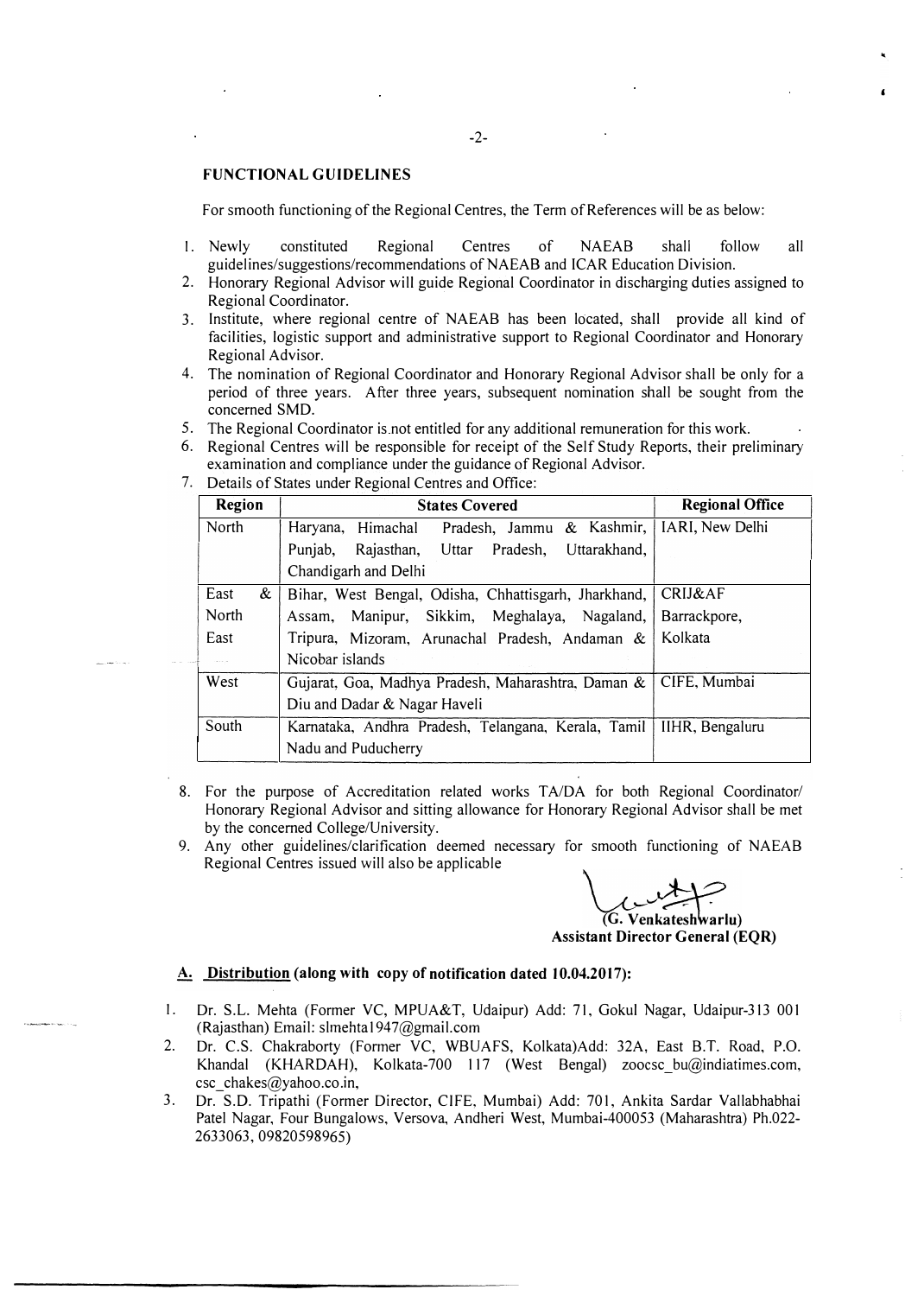- 4. Dr. J.H. Kulkarni (Former VC, UAS, Dharwad) Add: Yeltinagudda Camus, Krishi Nagar, Dharwad-580 005 (Kamataka) Ph.09449822518 (M) Email: jhkulkami 1947@gmail.com, jhkulkami@yahoo.co.in
- 5. Dr. K.M. Manjiah, Principal Scientist, !CAR-Indian Agricultural Research Institute, Pusa, New Delhi-110 012
- 6. Dr. Surja Kumar Sarkar, Principal Scientist, !CAR-Central Research Institute for Jute and Allied Fibres, Barrackpore, Kolkata-700 120 (West Bengal)
- 7. Dr. (Mrs) Latha Shenoy, Principal Scientist, !CAR-Central Institute of Fisheries Education, Pan;ch Marg, Off Yari Road, Versova, Andheri (West), Mumbai-400 061 (Maharashtra)
- 8. Dr. C.K. Narayana, Principal Scientist, !CAR· Institute of Horticultural Research, Hassaraghatta Lake Post, Bengaluru-580 089 (Karnataka)
- 9. The Director, !CAR-Indian Agricultural Research Institute, Pusa, New Delhi-110 012
- 10. The Director, ICAR-Central Research Institute for Jute and Allied Fibres, Barrackpore, Kolkata-700 120 ( West Bengal)
- 11. The Director, !CAR-Central Institute of Fisheries Education, Panch Marg, Off Yari Road, Versova, Andheri (West), Mumbai-400 061 (Maharashtra)
- 12. The Director, !CAR-Institute of Horticultural Research, Hassaraghatta Lake Post, Bengaluru-580 089 (Karnataka)
- 13. The Vice-Chancellor, SAUs/AUs/CAUs/DUs/ICAR DUs/CUs with Agriculture Faculty

#### $\underline{\mathbf{B}}$ . Distribution:

- I. PPS to Secretary, DARE and D.G., !CAR, Krishi Bhawan, New Delhi-110001
- 2. PPS to Addi.Secy, DARE & Secretary, !CAR, Krishi Bhawan, New Delhi-110001
- 3. PPS to Add!. Secy & FA (DARE/ICAR), Krishi Bhawan, New Delhi-110001
- 4. The DOG (Horticultural Sciences), !CAR, KAB-Il, Pusa, New Delhi-110 012
- 5. The DDG (Crop Science), ICAR, Krishi Bhawan, New Delhi-110 001
- 6. The DOG (Fisheries), !CAR, KAB-II, Pusa, New Delhi-110 012
- مىز, Media Information Unit, DKMA, KAB-I, Pusa, New Delhi-110012 for uploading on the ICAR website
- 8. Guard file/spare copies (10).

 $.3/-$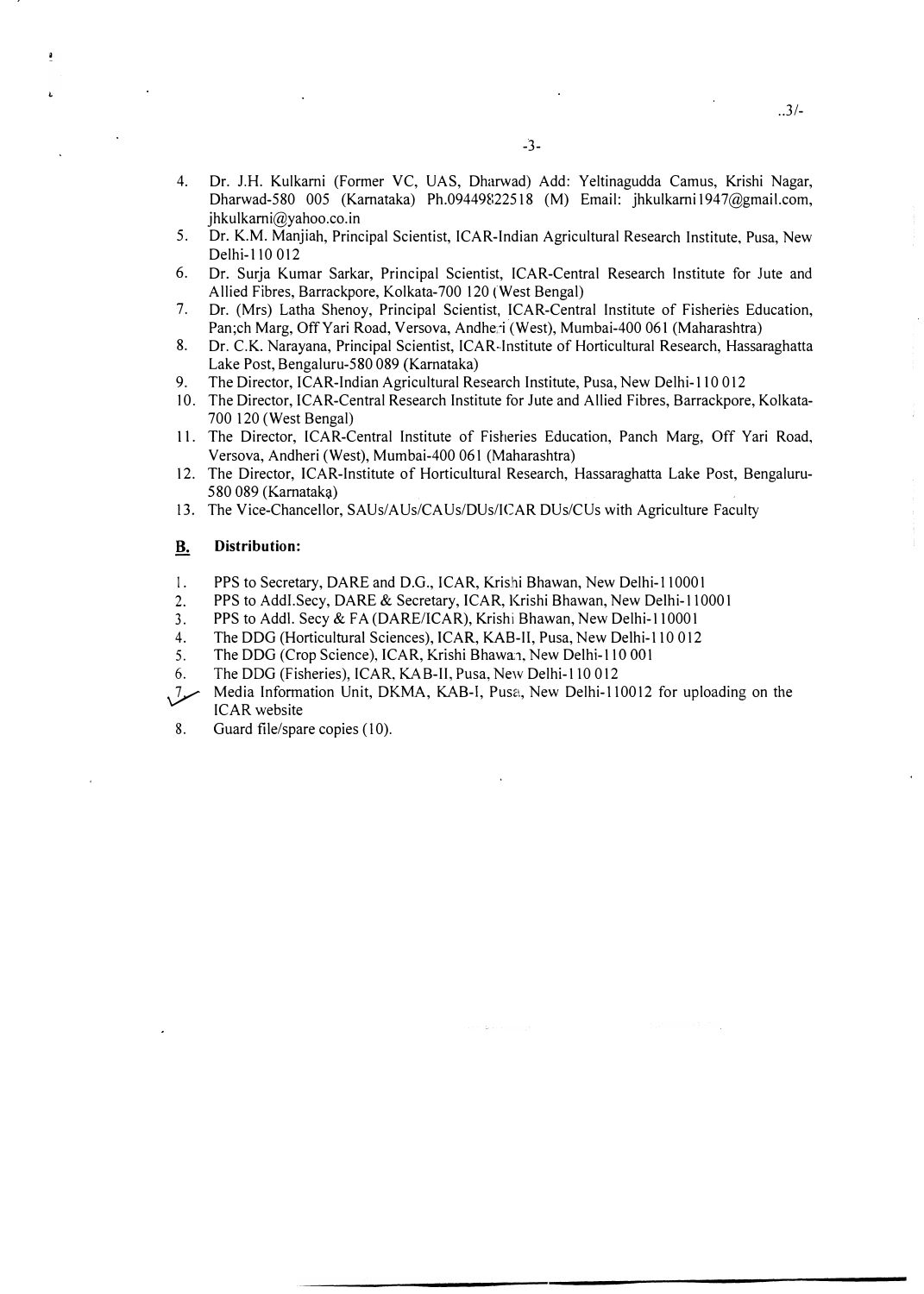## F.No. Edn.5/1/2008-EOR(Part-II) Government of India Ministry of Agri<sup>c</sup>ulture and Farmers Welfar<sup>e</sup> Department of Agricultural Research and Education (DARE) Krisihi Bhawan, New Delhi - 110001

Dated  $|e^i$  April, 2017

# Notification

In exer<sup>c</sup>ise of the p<sup>o</sup>wers conferred <sup>u</sup>nd<sup>e</sup>r Rule 83 of the Rules & Bye-Laws of the ICAR Society and on the basis of the Resolution passed in the  $87<sup>th</sup>$  Annual General Meeting of the ICAR Society held on 4<sup>th</sup> February, 2016, Rule 51 & Rule 52 concerning the restructuring and <sup>s</sup>trengthening of Accreditation Board of the ICAR Society shall stand amended as detailed below with effect from 09<sup>th</sup> February, 2017 i.e. the date on which the Competent Authority in the Government of India has approved these am<sup>e</sup>ndments: -

| SI. | Rule               | <b>Existing Provision</b>                                                   | <b>Approved Provision</b>                             |  |  |  |
|-----|--------------------|-----------------------------------------------------------------------------|-------------------------------------------------------|--|--|--|
| No. |                    |                                                                             |                                                       |  |  |  |
|     |                    | Nomenclature                                                                |                                                       |  |  |  |
| 1.  | Rule 51            | Accreditation Board                                                         | National Agricultural Education Accreditation Board   |  |  |  |
|     |                    | Secretariat and Regional Centres of the Board                               |                                                       |  |  |  |
| 2.  | Rule 52            | independent<br>An<br>An independent Secretariat directly responsible to the |                                                       |  |  |  |
|     |                    | Secretariat<br>directly                                                     | Director-General, ICAR with full time Secretary of    |  |  |  |
|     |                    | responsible to the                                                          | the Board in the rank of ADG, with adequate staff, to |  |  |  |
|     |                    | Director-General,                                                           | execute the above responsibility will be established. |  |  |  |
|     |                    | ICAR with full time                                                         | The Board will have four Regional Centres in North,   |  |  |  |
|     |                    | Secretary of the                                                            | East & North East, West and Southern region at        |  |  |  |
|     |                    | Board in the rank of                                                        | IARI, New Delhi; CRIJ&AF, Barrackpore; CIFE,          |  |  |  |
|     | ADG, with adequate |                                                                             | Mumbai and IIHR, Bengaluru, respectively. Each        |  |  |  |
|     |                    | staff, to execute the                                                       | Regional Centre will be headed by a Regional          |  |  |  |
|     |                    | above responsibility                                                        | Coordinator in the rank of a Principal Scientist and  |  |  |  |
|     |                    | will be established.                                                        | have an Eminent Academician as Honorary Regional      |  |  |  |
|     |                    |                                                                             | Advisor. The Board and its Regional Centres will be   |  |  |  |
|     |                    |                                                                             | supported with necessary infrastructure including     |  |  |  |
|     |                    |                                                                             | scientific, rechnical, financial and administrative   |  |  |  |
|     |                    |                                                                             | staff.                                                |  |  |  |

The above amendments are subject <sup>t</sup>o the ccndition that there shall be no additional financial liability and all requirements of manpower being met through appropriate internal redeployment.

 $2...$